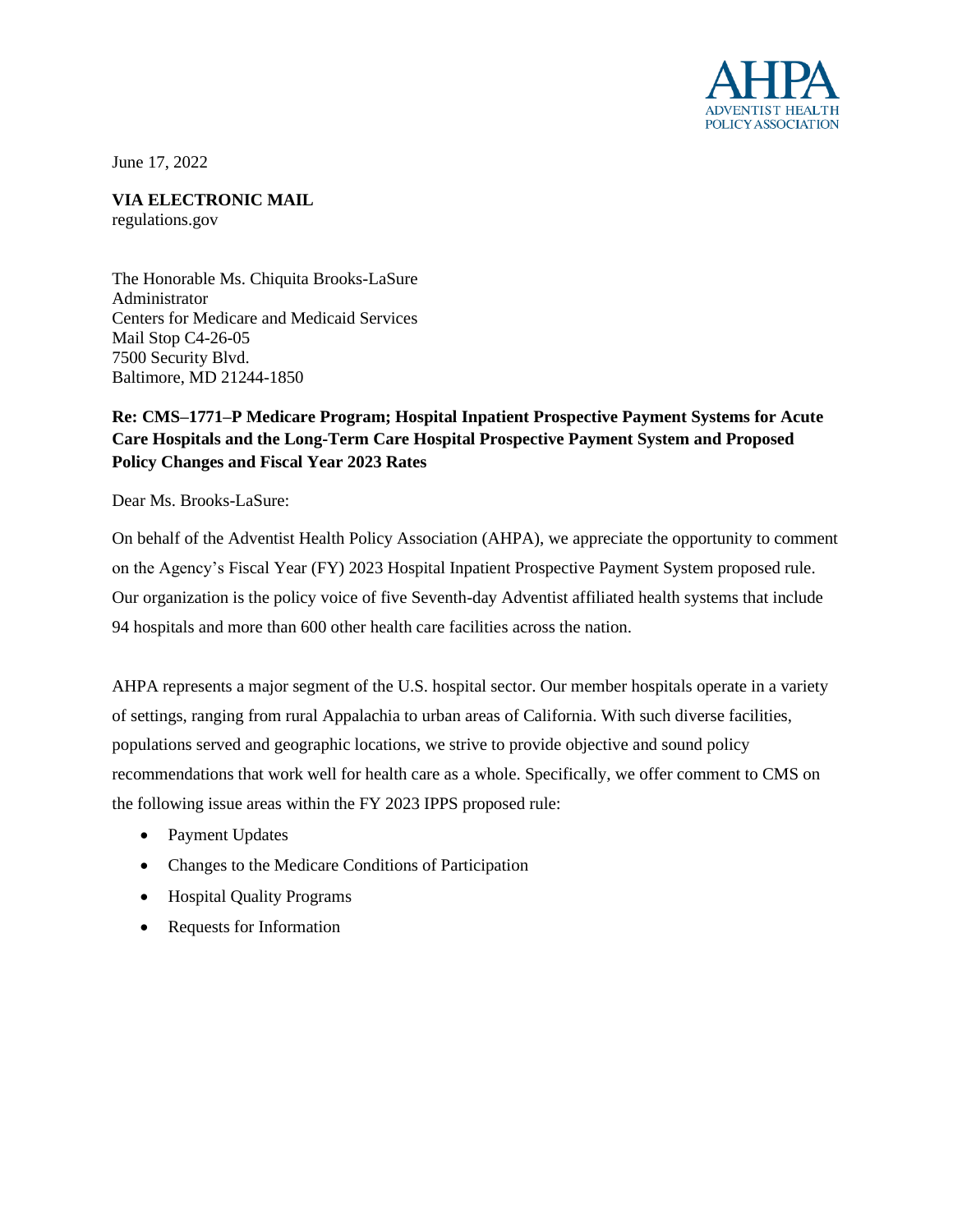# **Payment Updates**

# Inpatient Payment Update

The proposed rule contains a 3.2 percent payment rate increase but because of other policies included in the rule, the combined operating and capital payments under the IPPS are projected to decrease by approximately \$400 million.

**AHPA does not support this adjustment as we believe that it fails to account for the financial strain providers are experiencing.** The COVID-19 pandemic has gravely impacted the health care industry and despite the decline in COVID-19 hospitalizations, the industry continues to face staffing shortages, rising inflation and supply chain woes. For example, between 2019 and 2021, drug prices have risen by 36.9 percent, labor costs have increased by 19.1 percent and medical supplies by 20.6 percent.<sup>1</sup> While COVID-19 cases have decreased across the nation, the industry is still recovering from the impact of COVID-19 surges and preparing for the potential of new variants. Recovering from the pandemic, increased inflation and continued staffing shortages make the proposed update unreasonable.

# Charge Inflation Factor

CMS is also proposing to use a charge inflation factor from data prior to the COVID-19 Public Health Emergency (PHE) as they believe it provides a more reasonable approximation of the increase in costs that will occur in the next fiscal year. CMS states that the Agency does not believe that the charge inflation that occurred during the PHE will continue as the number of higher costs COVID-19 cases decline.

**AHPA does not support the use of an inflation factor preceding the COVID-19 PHE as this does not accurately reflect today's environment.** As mentioned earlier, providers are experiencing additional costs that are not likely to resolve within the next fiscal year. While COVID-19 hospitalizations may continue to decline, providers are also seeing higher acuity patients, many who delayed care and are now sicker and costlier to treat.<sup>2</sup> **Given the significant rise of inflation and the higher acuity seen in patients, we recommend that CMS reevaluate the use of a pre-COVID-19 inflation factor and instead use 2021 data.**

<sup>&</sup>lt;sup>1</sup> American Hospital Association, Cost of Caring, April 2022

<sup>2</sup> Sg2, Impact of Change, June 2022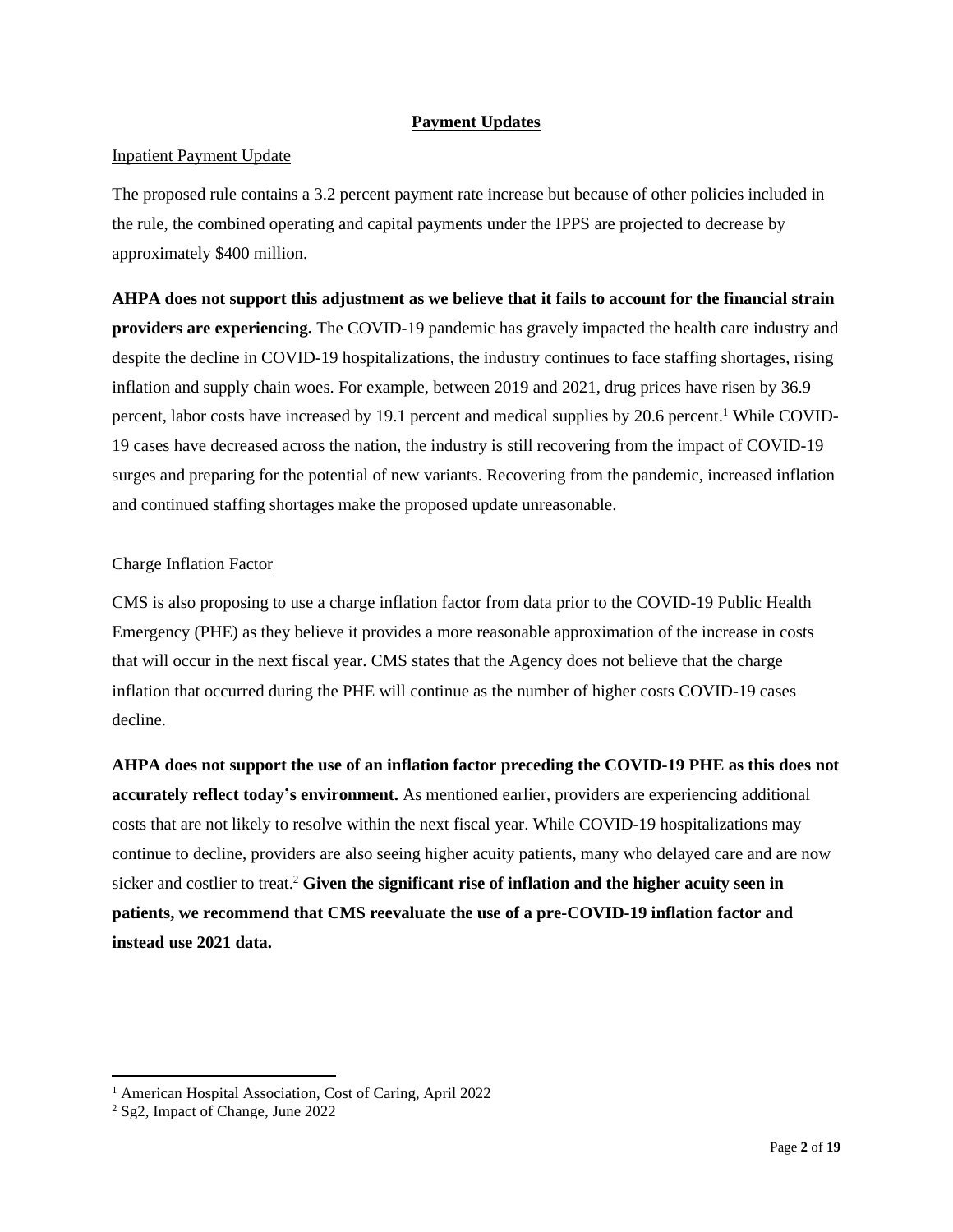# Wage Index

CMS proposes a 5-percent cap on any decrease to a hospital's wage index from its wage index in the prior fiscal year. CMS believes this will mitigate the negative impact of wage index changes and significant changes to geographic delineations.

**AHPA applauds this proposal as we believe this would help tamper the impact of any major wage index changes taking place within a year.** Additionally, it would provide more stability for Medicare payments to hospitals.

# **Conditions of Participation (CoPs)**

CMS is proposing two new requirements for the Medicare CoPs:

- Extend the current reporting of COVID-19 and influenza data by revising the Critical Access Hospitals (CAH) infection prevention and control and antibiotic stewardship program CoPs. Specifically, the current daily COVID-19 reporting requirement would be extended until April 30, 2024, with the scope and frequency of data collection being flexible in response to the evolving circumstances.
- Adopt new reporting requirements for future pandemics. Hospitals would be required to report data to CDC's NHSN as determined by the Secretary of HHS.

Since the beginning of the pandemic, providers have worked diligently to collect and provide data to both federal and state authorities. This has further strained limited resources, with employees having to report data both during weekends and holidays. **If CMS extends the current reporting requirements beyond the end of the PHE, we ask that the Agency explain** *how* **the data will be used, streamline the current requirements, and reduce the cadence for reporting.**

To reduce the reporting burden on providers, we recommend that CMS:

- 1) **Ensure that all the data being collected is meaningful and actionable.** For example, facilities are still required to report on therapeutics like Casirivimab, Imdevimab, Bamlanivimab, Etesevimab and Sotrovimab, which are no longer allowed to be administered by providers.
- 2) **Reevaluate the data proposed for collection, particularly those data elements that are not directly related to patient outcomes and leverage existing data warehouses in order to avoid any duplication.** For example, positive COVID-19 rates are already reported through CMS' Promoting Interoperability program.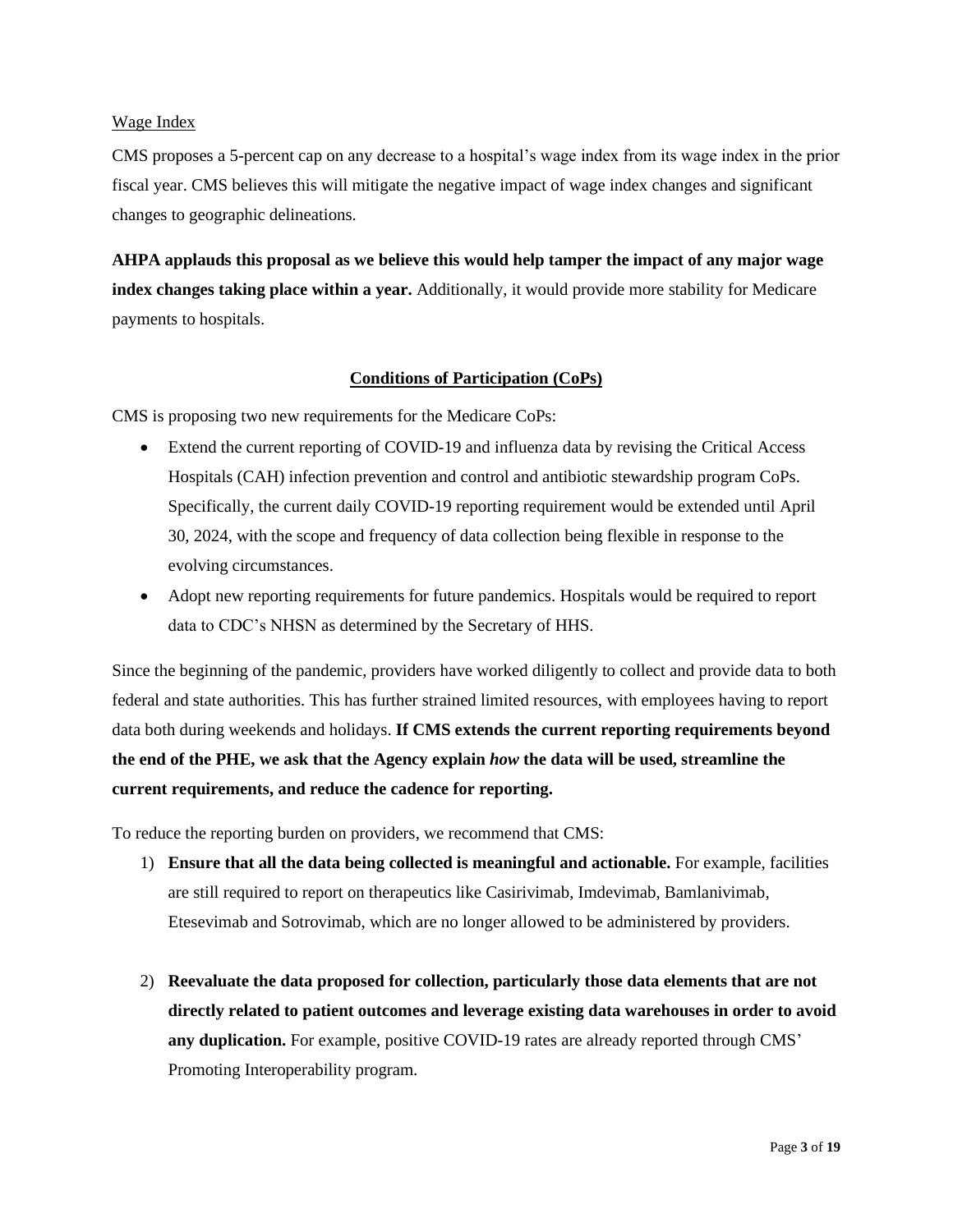3) **Allow ample time for providers to make the necessary changes to their EHRs before implementing any new data reporting requirements.** Not all health systems have robust analytical capabilities to devote to data retrieval and reporting. Additionally, many hospitals across the country are transitioning to more robust EHRs and engaged in strategies to improve interoperability. We highlight this because we view the CoP proposals as a CMS initiative to gauge the burden of the pandemic across the nation. We believe that if these recommendations are not considered, CMS might be engineering more hardships for providers.

**Additionally, AHPA has reservations about the potential adoption of standard reporting requirements for future pandemics or epidemics.** We request more clarity from CMS over what would trigger mass data reporting. Before adopting any new requirements, CMS should also articulate how the Agency would use that information and share it across the health care industry. Given the limited resources of health providers during pandemics and epidemics, any data collection effort should clearly lead to improvements in patient care. To avoid duplication, we also recommend that CMS work with state governments, local health departments, and the provider community to better identify how data could be shared across entities and the type of data that would be valuable in responding to PHEs.

#### **Hospital Quality Programs**

### Measure Suppression Policy

CMS proposes to apply a measure of suppression policy to the Value-based Purchasing (VBP), Hospital Readmissions Reduction (HRRP) and Hospital-acquired Conditions (HAC) programs to account for public health emergency caused by the COVID-19 pandemic. Under this policy, CMS will suppress certain measure scores when calculating performance so that hospitals are not penalized.

**AHPA supports this policy and commends CMS for recognizing the continued impact of COVID-19 in hospitals' performance. We ask that CMS adopt this policy in the Inpatient Quality Reporting (IQR) program as well, as it would help assess any deviation in national performance during the COVID-19 PHE compared to historical performance.** While hospitals are not penalized for their performance in the IQR program, this policy would help determine if there should be any adjustment to the timeframes reported publicly for all IQR measures. For example, many patients qualify for the *PSI-04* measure due to the severity of their illness, which requires a critical procedure to be performed within two days of inpatient admission. We have seen that COVID-19 has had a significant impact in increasing the number of patients included in the *PSI-04* measure. Publicly reporting measures that have been impacted by the pandemic can result in patients erroneously concluding that the hospital offers low-quality care.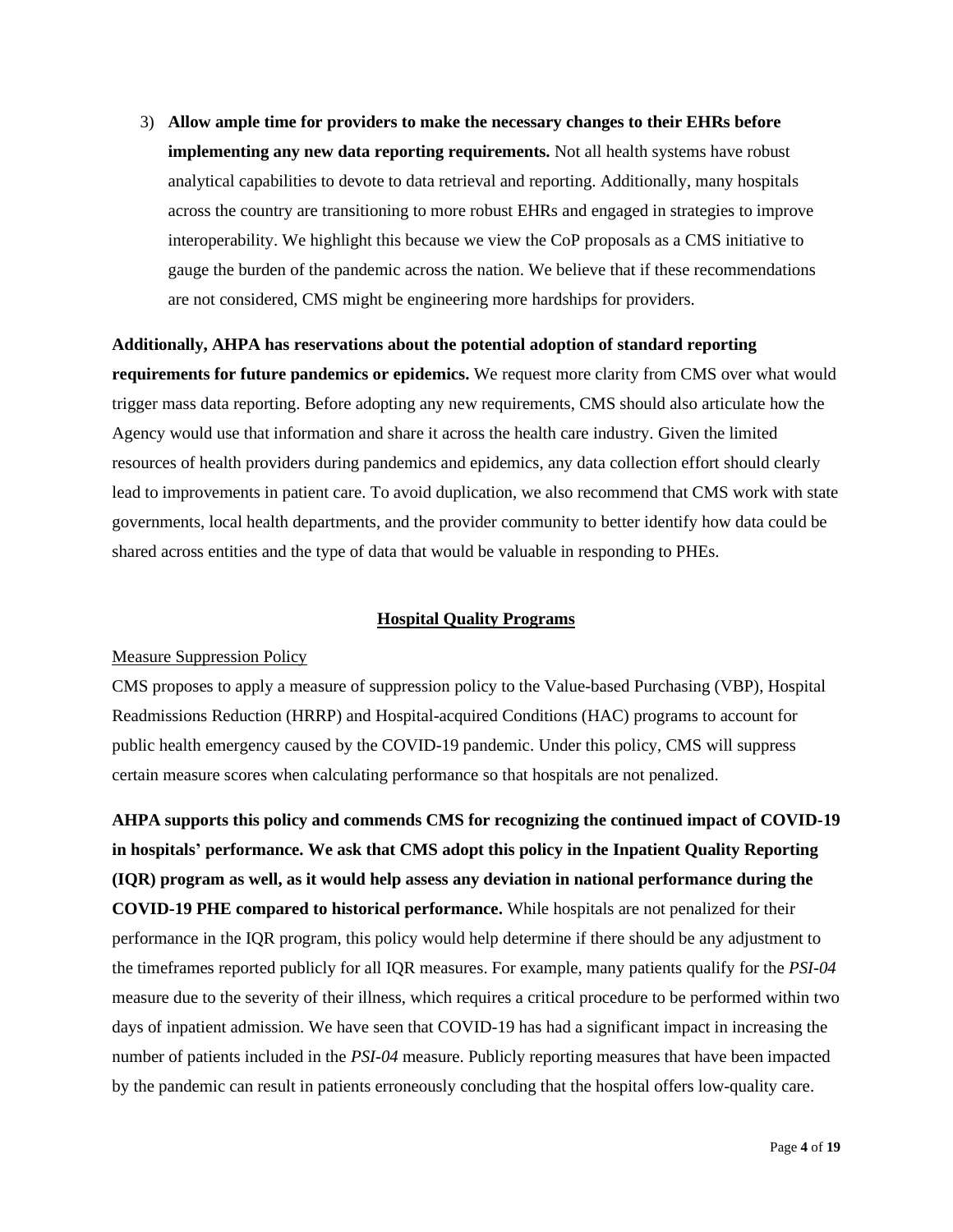Even if there is a disclaimer acknowledging the impact from COVID-19, consumers do not have the clinical context necessary to understand how the pandemic impacted performance. Similarly, we recommend that CMS abstain from publicly reporting a hospital's performance for any of the measures suppressed through this rule. This information should be shared with hospitals as part of their Medicare feedback reports instead or give hospitals the option to opt-in for public reporting. We would like to ask that CMS also evaluates *PSI-04* performance and other IQR metrics not in a payment program for any deviation in national performance during the COVID-19 PHE compared to historical performance in preceding performance years to determine if there should be any adjustment to the timeframes reported publicly.

**Additionally, as CMS resumes the use of certain quality measures and the associated payment incentives or penalties, we urge the Agency to develop an appropriate framework for baseline performance periods and data benchmarks.** In thinking through the establishment of a new baseline, CMS must consider the rolling nature of COVID-19 waves both in terms of geography and temporally when the surges occur in each community. Deciding on a single year (e.g., 2023) as a benchmark or even a shorter timeframe of several months (e.g., Jan-June 2023), could have unintended consequences. At the very least, we believe CMS should use community viral load data as a correction factor for reported data. Moreover, we would be curious to discuss with CMS whether a "self-benchmark" – where each participating hospital is benchmarked against itself year over year– would be an appropriate solution until COVID-19 reaches endemic levels. A self-benchmark, adjusted by community viral load would rectify concerns about rolling waves, as organizations would not be benchmarked against other organizations in other areas of the country that experienced different surges.

### Hospital Birthing-Friendly Designation

CMS proposes to establish a hospital "birthing friendly" designation to reflect the quality and safety of maternal care at a hospital. The designation would be awarded to hospitals that report "Yes" to both questions embedded in the Maternal Morbidity Structural Measure of the Hospital IQR Program. CMS is seeking feedback on additional data sources that could be used to establish more robust criteria.

**AHPA supports CMS' proposal as we believe it will make it easier for consumers to shop for maternal care and further incentive hospitals to participate in perinatal quality improvement collaboratives.** We recommend that CMS utilize the HHS Perinatal Improvement Collaborative to identify best practices and potential measures for future inclusion into the birthing-friendly designation.<sup>3</sup>

<sup>3</sup> HHS Maternal and Infant Care Collaborative, November 8, 2021.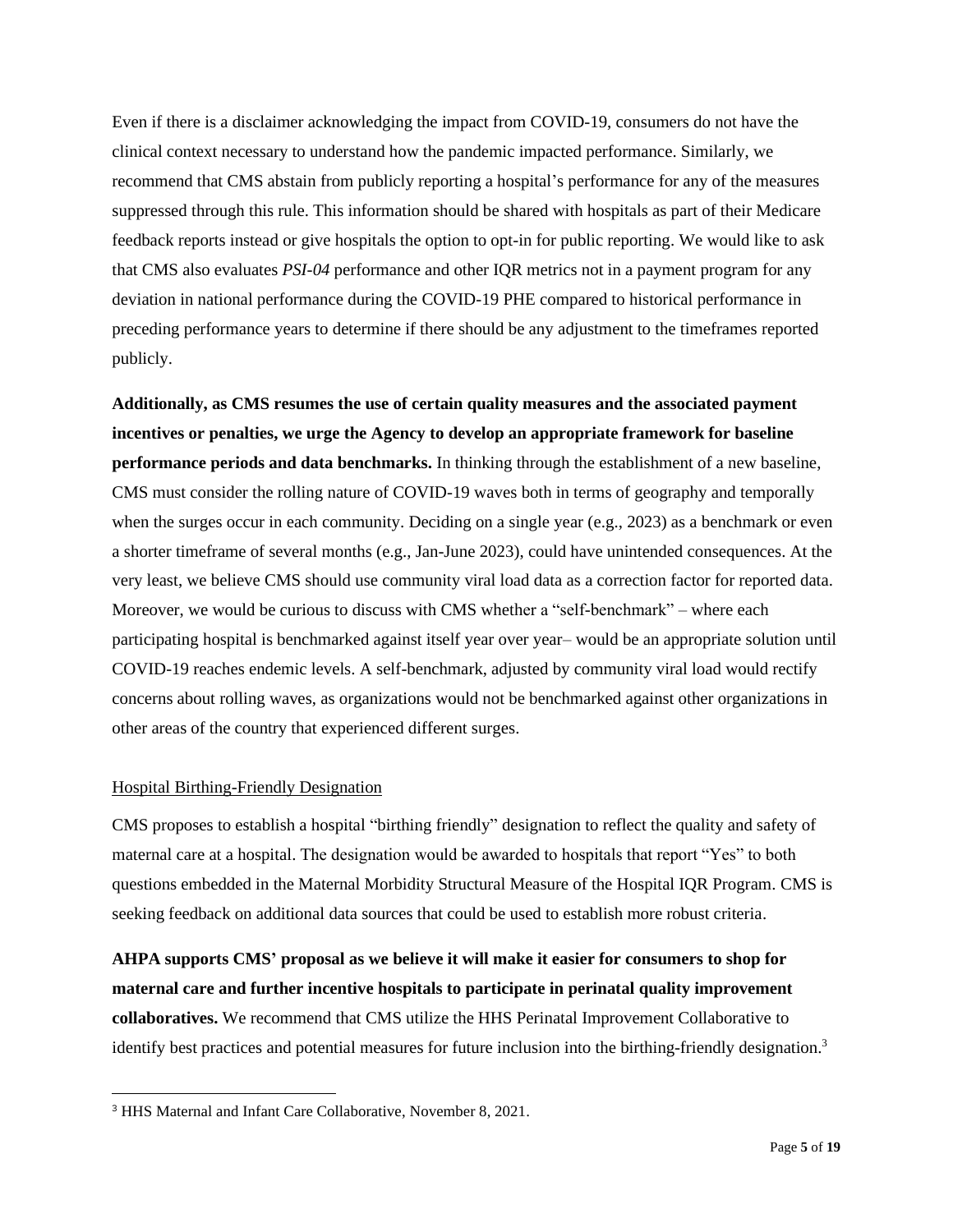CMS should also attempt to incorporate outcome measures on maternal care endorsed by the National Quality Forum (NQF).

# Inpatient Quality Reporting Measures

CMS proposes to adopt 10 new quality measures in the IQR program:

- Hospital Commitment to Health Equity
- Screening for Social Drivers of Health
- Screen Positive Rate for Social Drivers of Health
- Cesarean Birth eCQM
- Severe Obstetric Complications eCQM
- Hospital-Harm—Opioid-Related Adverse Events eCQM
- Global Malnutrition Composite Score eCQM
- Medicare Spending Per Beneficiary Hospital
- Hospital-Level Risk-Standardized Complication Rate Following THA/TKA Risk Standardized Patient-Reported Outcomes Performance Measure Following THA/TKA

**Overall, AHPA recommends that CMS seek NQF endorsement before incorporating measures into the IQR program.** Adopting measures before receiving NQF endorsement could lead to the collection of information that is not evidenced-based and not beneficial to patient care. Below are our comments regarding some of the measures proposed.

# Screening for Social Drivers of Health

**AHPA commends CMS for recognizing the importance of the social drivers of health, also known as the Social Determinants of Health (SDOH).** We strongly support the addition of this measure but recommend that CMS establish a strategy to ensure that Community-Based Organizations (CBOs) and Federally Qualified Health Centers (FQHCs) are appropriately resourced to receive referrals from hospitals and individual clinicians. If a community does not have the necessary resources to address the needs identified through the screening process, clinicians and care managers will be hesitant to inquire about social drivers of health. Integrating a community referral network into a provider's Electronic Health Record (EHR) and building the community referral networks necessary to refer patients to is a process that takes time and resources (e.g., adequate personnel, investments in new technology, IT support and staff training). We therefore recommend making this measure voluntary until CY 2025, when the measure could be made mandatory. This would give providers two years to make changes to their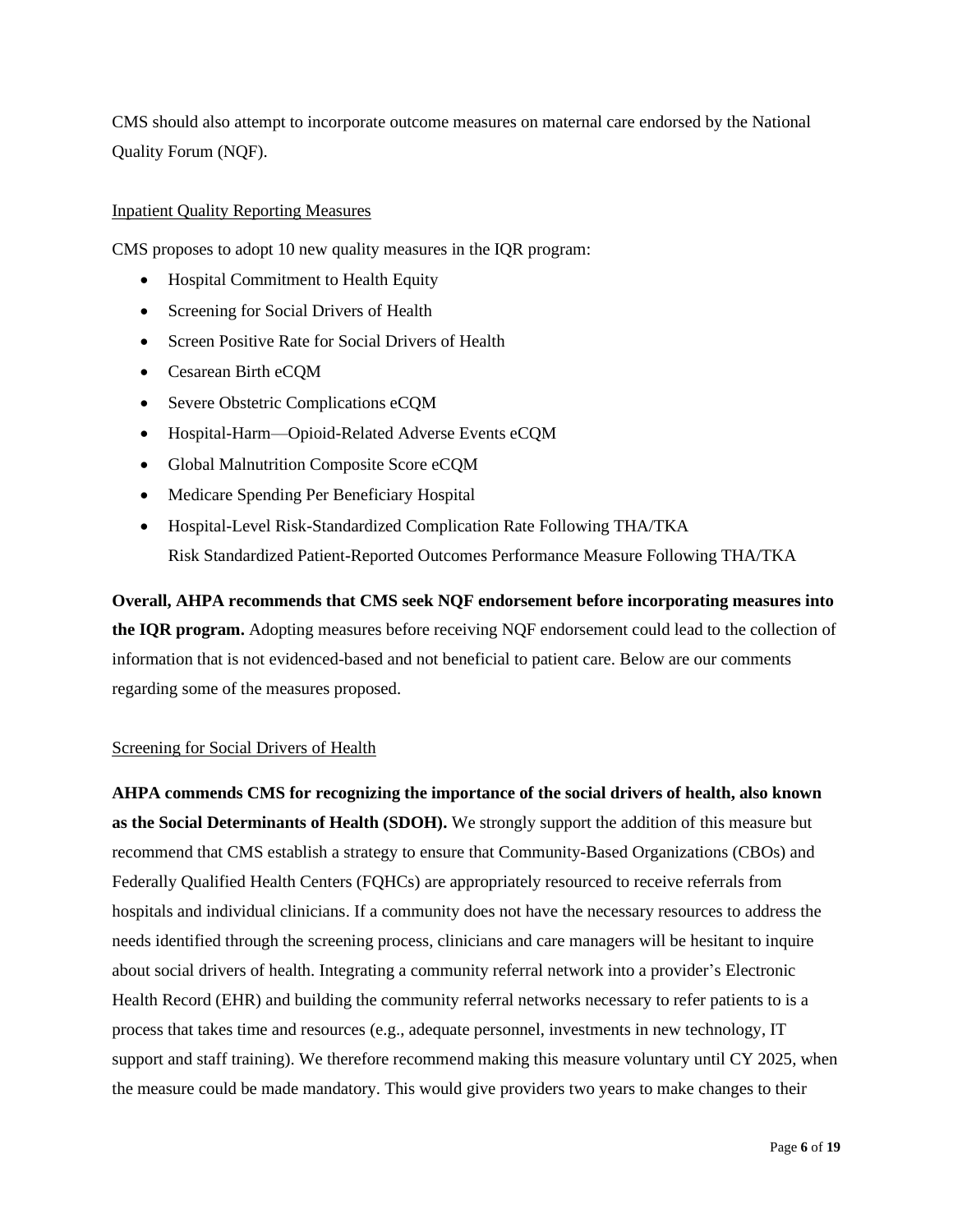EHRs, collaborate with CBOs in the creation of a seamless referral process, and train their own employees on how to collect SDOH-related information in a culturally competent manner.

**Due to the different SDOH screening tools in the market, we also recommend that CMS use this time to work with stakeholders in defining best practices, standards and expectations for future data sharing and analysis.** We encourage CMS to engage with the GRAVITY Project and the U.S. Core Data for Interoperability Taskforce. These groups are working across industry stakeholder organizations to understand and develop standards and best practices.

**In the future, we also recommend that this measure also be adopted in the Merit-based Incentive Payment System and Outpatient Quality Reporting programs, as this is where clinicians have the capability to identify and address root causes before they lead to an inpatient admission.** Alignment of SDOH measures across the continuum of care can help prevent hospitalizations, hospital readmissions and increased use of the emergency department.

### Screen Positive Rate for Social Drivers of Health

**AHPA supports the use of this measures as long as it is not publicly reported.** We are concerned that publicly reporting this measure may unintentionally penalize hospitals serving a larger population of patients from marginalized and underserved communities. While CMS notes that this measure is not intended for hospital comparison, publicly reporting the results may encourage doing so.

**AHPA also encourages CMS to explore modifying this measure.** Rather than focusing on the positive screening rate, CMS should explore measures that assess how providers are closing the screening loop by addressing the needs identified in the screenings. We agree that screen positive rates would be helpful for hospitals to understand in aggregate or regionally.

# Hospital Commitment to Health Equity

Beginning in CY 2023, CMS proposes adding a Structural Hospital Commitment to Health Equity measure to the IQR program. The measure is intended to assess a hospital's commitment to health equity across five domains—equity prioritization, data collection, data analysis, quality improvement and leadership engagement—with each domain having multiple elements. A point is awarded for each domain a hospital attests affirmatively, and no partial credit is granted.

**AHPA commends CMS for its committed efforts to advance health equity.** We believe this new health equity measure to be a step in the right direction, however, we hold reservations about the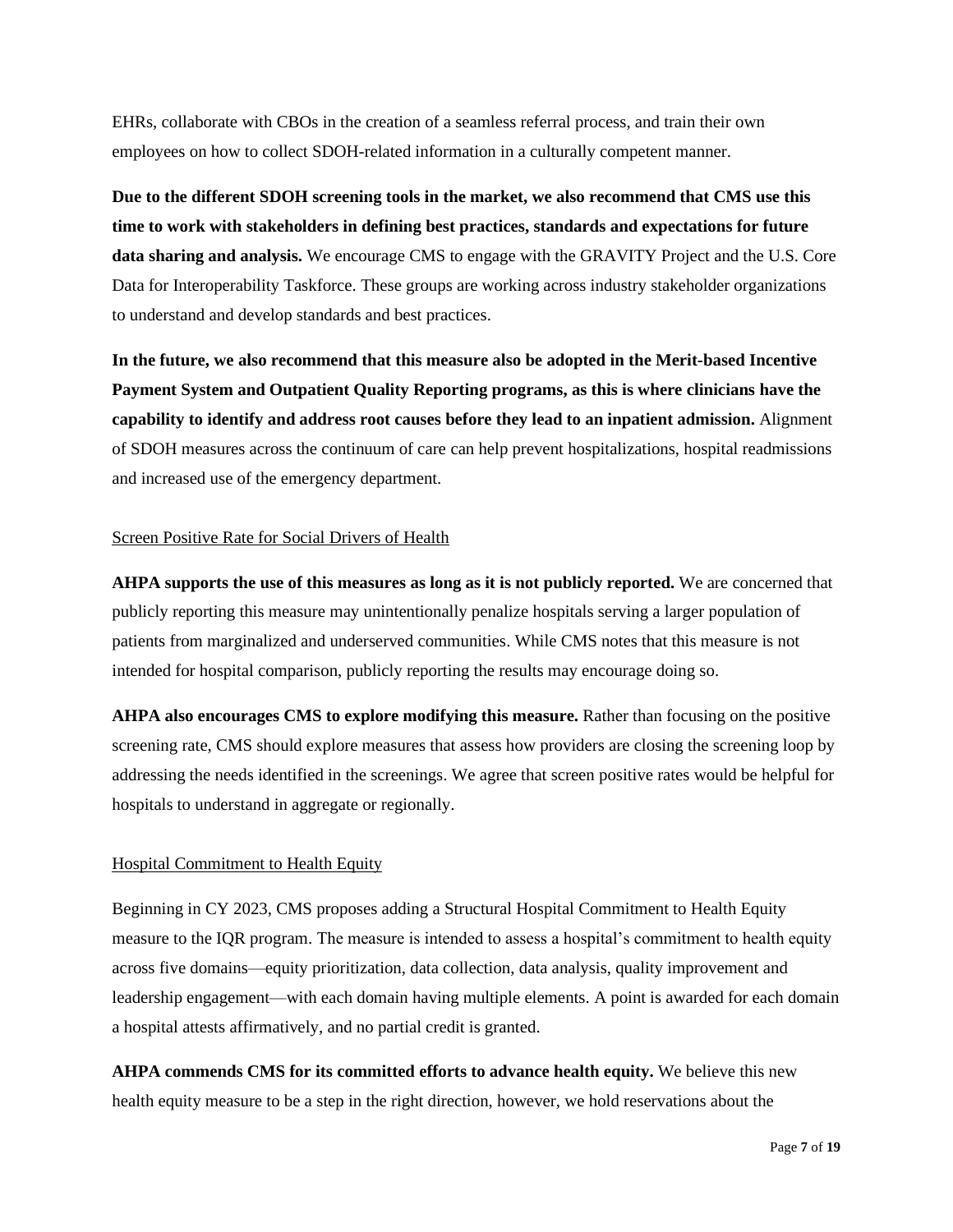effectiveness of the measure's application, particularly *Domain 2 – Data Collection* and *Domain 3 – Data Analysis*. As there is not yet a uniform protocol from the Agency on demographic data collection, we are concerned that this will lead to the collection of varied data across multiple health systems. To remedy this issue, we recommend that CMS require the use of a vetted and tested standardized data set. We also recommend that CMS continue to work with the NQF and the provider community to determine how best to quantify advances in health equity. While this structural measure is helpful, it may not necessarily lead to improvements in health equity.

**AHPA is also concerned that all hospitals will not have capabilities within their EHR to meet the criteria set forth by this measure.** Time will also be needed for hospitals to properly develop and implement a patient screening process and train their staff on how to collect any new demographic data. **We recommend that CMS extend hospitals adequate time to develop and adopt new screening processes.** 

#### Maternity Care IQR Measures

CMS proposes adopting two maternal health Electronic Clinical Quality Measures (eCQMs), the *Cesarean Birth eCQM* and the *Severe Obstetric Complications eCQM.*

**AHPA favors adopting the two maternal health measures into the IQR program. However, we ask that CMS delay their adoption until both have received endorsement by the NQF. We also recommend that CMS do** *not* **exclude COVID-19 patients from the** *Severe Obstetric Complications eCQM* **measure.** While AHPA agrees that hospitals should not be penalized for COVID-19 patients, tracking obstetric complications without tracking how many of those complications were impacted by COVID-19 is a missed opportunity to measure this issue and improve patient care. Particularly during the Omicron surge, our AHPA hospitals experience an increase in maternal complications resulting from a rise of COVID-19 patients. Because this sample of the population could be large, we view it as an important data point that warrants national measurement.

#### Hospital-Harm Opioid-Related Adverse Events eCQM

CMS proposes adding an outcome-based *Hospital Harm—Opioid-Related Adverse Events* eCQM to the Hospital IQR Program measure set beginning with the CY 2024 reporting period. The measure uses naloxone administration as a marker for adverse events triggered by opioid administration to inpatients.

**AHPA supports the adoption of this eCQM.** However, we do request more information about the performance rate for this measure and what is the intended action to be taken with the collected data. We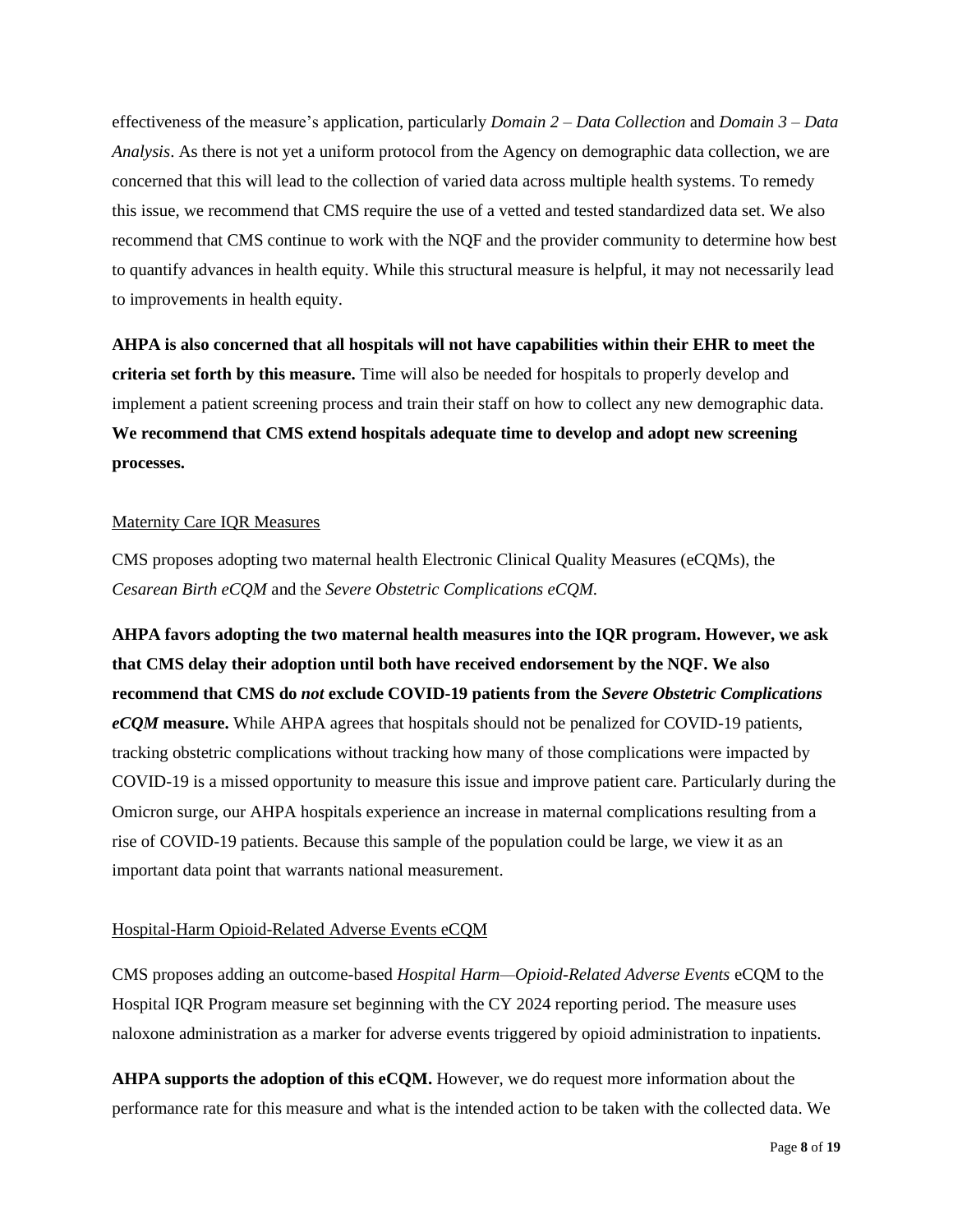do note that the overall number of inpatient naloxone rescue events is small, and we recommend that CMS collect and analyze several years of measure results before considering the addition of this measure into any of the IPPS pay-for-performance programs or into other clinical settings.

# Global Malnutrition Composite Score eCQM

CMS proposes adding a Global Malnutrition Composite Score to the Hospital IQR Program measure set beginning with the CY 2024 reporting period. This measure would be the only one in the measure set to address malnutrition of hospitalized patients directly. The four measure components correspond to the four elements of recommended optimal nutritional care:

- Screening
- Complete assessment of patients screening positive
- Documentation of degree of malnutrition
- Nutritional care plan development

# **AHPA is supportive of the inclusion of an eCQM that addresses malnutrition in hospitalized patients.**

# Risk Standardized Patient-Reported Outcomes Performance Measure (PRO-PM) Following Total Knee Arthroplasty (TKA) or Total Hip Arthroplasty

CMS proposes to adopt the Hospital-Level, Risk Standardized Patient-Reported Outcomes Performance Measure Following Elective Primary Total Hip Arthroplasty (THA) and/or Total Knee Arthroplasty (TKA) into the IQR program. This is a patient-reported outcome measure that includes standardized functional status data that is collected preoperatively and for one year postoperatively. Two sets of voluntary collection and submission periods would run from October 2022 through September 2024 and from April 2023 through September 2025, respectively. The first mandatory data collection and submission cycle would begin in April 2024 and run through September 2026. Measure results would be used for the FY 2028 payment determination year.

# **AHPA does not support the adoption of this measure into the IQR program at this time.** Before considering adoption, CMS should first review and share the lessons learned from the use of this measure in the Comprehensive Care for Joint Replacement (CJR) payment model. Hospitals have been reporting this measure since the model began in 2016 in exchange for bonus points under the model's quality reporting program. However, CMS has not yet publicly released any results related to this measure.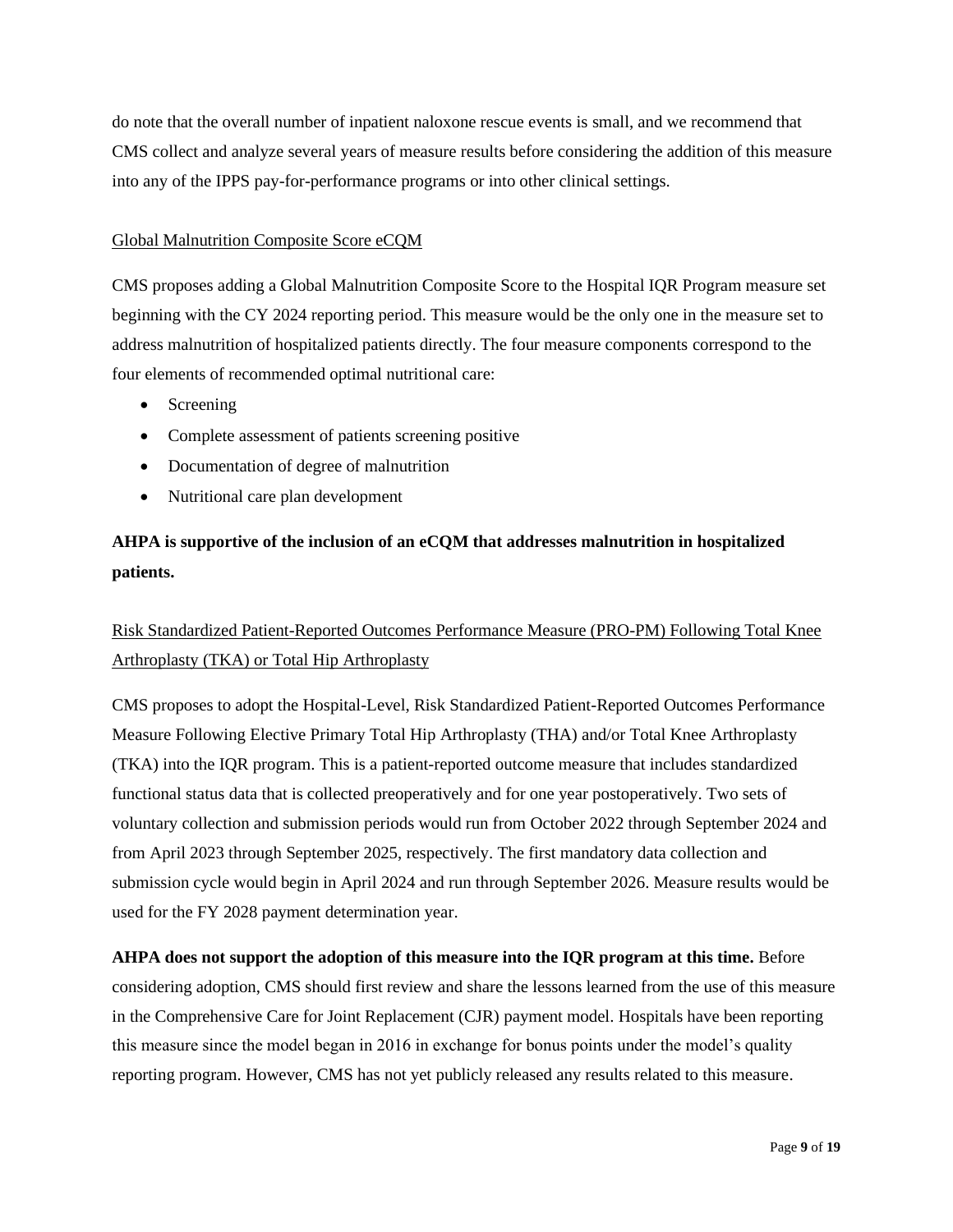# Future Adoption of Digital National Healthcare Safety Network Measures

CMS requests information from stakeholders on the potential adoption of two digital National Healthcare Safety Network (NHSN) Measures:

- NHSN Hospital-Onset Bacteremia & Fungemia Outcome
- NHSN Healthcare-associated *Clostridioides difficile* Infection Outcome

# Hospital-Onset Bacteremia and Fungemia Outcome Measure

CMS proposes adding this measure to capture the development of new bacteremia and fungemia among patients admitted to acute care hospitals. The measure will capture a wide range of bloodstream infections using determinations from data sources available in EHRs. CMS is considering adopting this measure in the Hospital IQR Program and the PCHQR Program as a replacement for the *Catheter-associated Urinary Tract Infections* (CAUTI) and *Central Line-associated Bloodstream Infection* (CLABSI) measures in the VBP and HAC Programs.

# **AHPA currently does not support the inclusion of this measure in any of Medicare's quality**

**programs because the measure has not been fully reviewed and vetted**. CMS' rational for inclusion is based off a single study where the authors acknowledged limitations. Specifically, the study states, "larger studies across a variety of hospital settings are needed to assess the generalizability of these results, understand current risk factors for HOB, and develop prevention strategies." <sup>4</sup> We agree with this recommendation and urge CMS to conduct a review of further scientific studies across a variety of hospital facilities to ensure that the measure is valid and reliable. As mentioned earlier, we also encourage the Agency to seek NQF endorsement of this measure.

**Additionally, AHPA recommends that CMS delay implementation of this measure until a vetted surveillance definition has been released.** Historically, any time a measure requires reporting to the NHSN, a surveillance definition is released prior to adoption. To date, providers have not been given the opportunity to comment on the surveillance definition and are unable to fully understand the implications of this measure.

**AHPA also opposes replacing the CAUTI and CLABSI measures with this measure.** Adopting this measure into pay-for-performance programs could lead to unintended consequences that have not been

<sup>4</sup> Dantes RB, Rock C, Milstone AM, Jacob JT, Chernetsky-Tejedor S, Harris AD, Leekha S. Preventability of hospital onset bacteremia and fungemia: A pilot study of a potential healthcare-associated infection outcome measure., 2019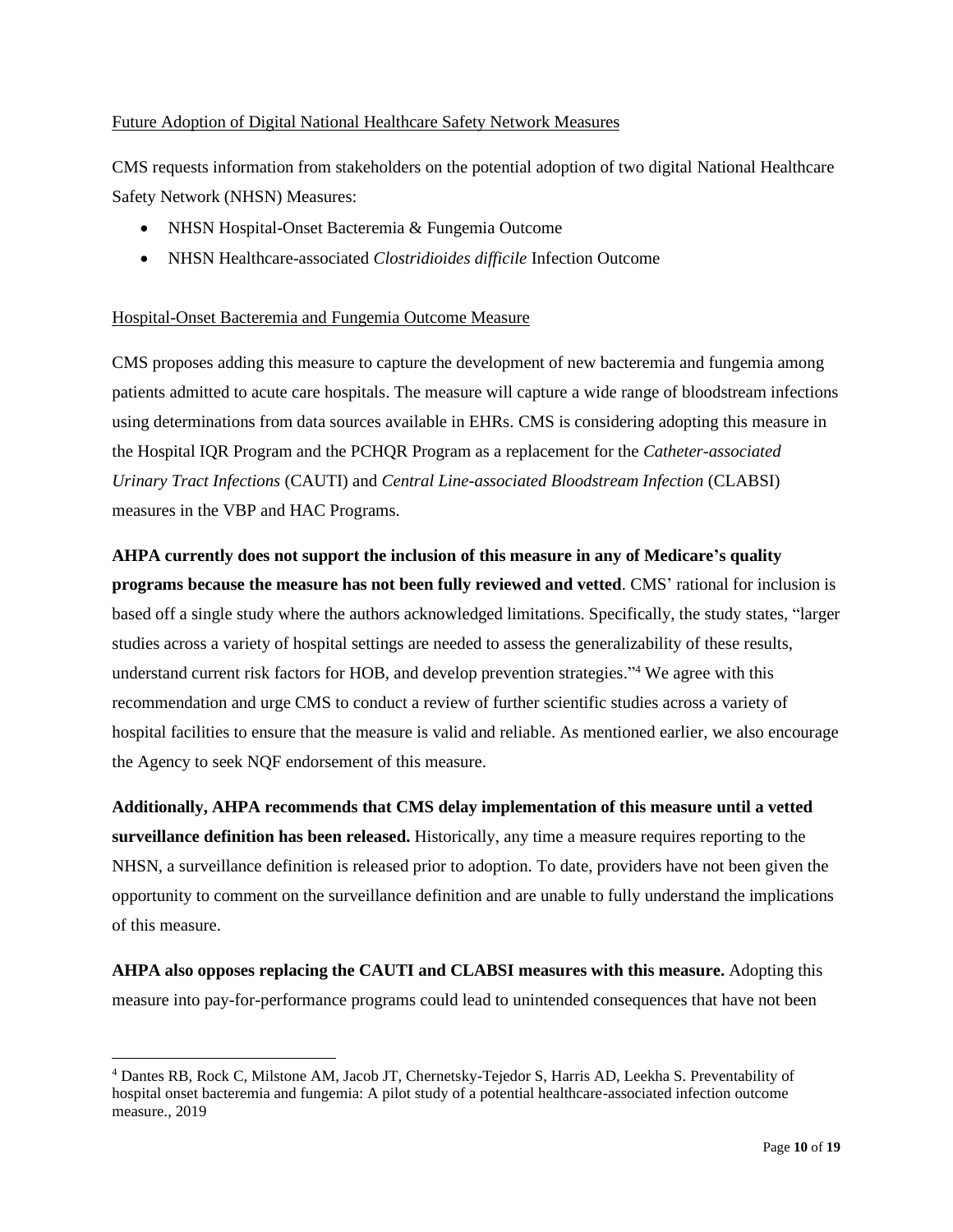fully assessed. For example, will CMS be able to account for under and over testing to determine the approximate infection date along the care continuum? How will CMS account for bacteremia/fungemia secondary diagnosis? Will EHR collection technology be able to exclude bacteremia/fungemia secondary diagnoses? Additionally, we believe that the CAUTI and CLABSI measure sets still hold value that will be lost if the measures are replaced.

#### *Clostridioides difficile CDC NHSN Health-Associated Infection (HA-CDI) Outcome Measure*

CMS seeks feedback on the future inclusion of the NHSN Healthcare-Associated *Clostridioides difficile* Infection Outcome measure (HA-CDI) as a digital quality measure. The measure would use the Adjusted Ranking Metric (ARM) adjusted for volume of exposure between facilities.

**AHPA requests more information on how the volume of exposure variables will be defined.** We are concerned that acute care facilities will carry the burden of high acuity patients already on a long-term regimen of antibiotics from history of long-term care treatment. These patients are at greater risk of *C. difficile* infection not because of inappropriate safety standards within the acute care facility but because of their lengthy antimicrobial treatment. **We recommend that CMS develop an exclusion for this population in partnership with the health systems, the CDC and the Infection Disease Society of America. Additionally, we recommend that CMS work to develop a more in-depth and recent baseline of data before considering adoption of this measure into the IQR program.**

### HAC Reduction Program

CMS proposes to suppress all HAC Reduction program measures for FY 2023 so that no penalties will be applied and all hospitals will receive a total HAC score of zero. The *Hospital Acquired Infections (*HAI) measure will report measure results via hospital specific reports, which will be made public on the Care Compare website. The *PSI-90* measure will not be calculated, nor will it be reported publicly. CMS has stated that it plans to resume the use of the HAC measure data for scoring and payment adjustments in FY 2024.

**AHPA supports the proposal to not calculate the total performance score for hospitals.** We ask that CMS continue to monitor the impact of COVID-19 on hospital performance before committing to resume using data for scoring and payment adjustments.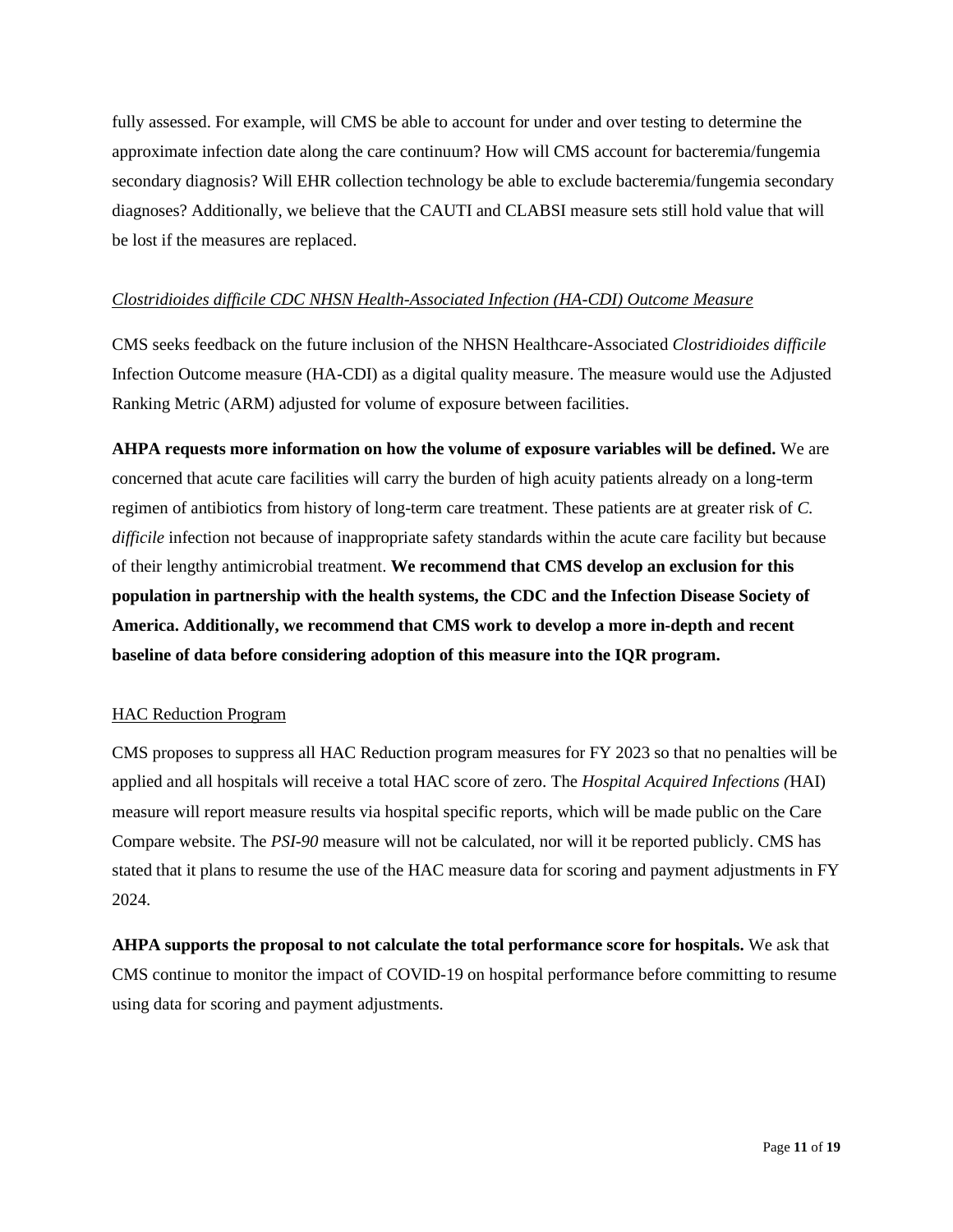#### Value Based Purchasing (VPB) Program

CMS proposes to suppress all measures in both the Person and Community Engagement and Patient Safety domains. The Efficiency and Cost Reduction domain will not be suppressed and neither will the Clinical domain, with the exception of the *MORT-30-PN* measure. CMS proposes to exclude patients with a principal or secondary COVID-19 diagnosis and adopt covariate adjustment for patients with a history of COVID-19 in the 12 months prior to the inpatient admission.

**AHPA supports applying the proposed suppression policy as it will help ensure hospitals are not penalized for circumstances outside of their control. We also appreciate CMS' proposal to adopt a covariate adjustment for patients who have tested COVID-19 positive 12 months prior to an inpatient admission.** Multiple studies have shown that patients can experience health problems after recovering from COVID-19 that can increase their acuity and impact a hospital's performance. While we support this policy, we are concerned that this adjustment may not fully capture all patients who have had a history of COVID-19. Currently, the adjustment depends on claims being submitted with either the U07.1 or Z86.16 ICD-10-CM codes. However, many patients may have tested positive for COVID-19 through at-home tests, which would not be captured in the claims data. Additionally, there is currently no code to identify COVID-19 long haulers. As a result, patients who are seeking care for these long-term symptoms may not be coded with either the U07.1 or Z86.16 ICD-10-CM codes since they no longer have a positive diagnosis. Due to these issues, we recommend that CMS adopt this covariate adjustment while working with a special NQF Technical Expert Panel (TEP) on this issue to ensure that any necessary refinements to this policy are made.

### Promoting Interoperability

### *Query of the PDMP Measure*

CMS proposes to convert the *Query of the Prescription Drug Monitoring Program (PDMP)* measure from optional to mandatory, maintaining its associated points within the Electronic Prescribing objective. Should this be finalized, the Agency would also include Schedules II, III, and IV drugs within this measure.

**AHPA believes the PDMP plays an important role in patient safety by assisting in the identification of patients who have multiple prescriptions for controlled substances or who may be misusing these prescriptions.** As the Office of the National Coordinator (ONC) for Health IT stated, all 50 states now can participate in querying a PDMP, which will increase patient safety and potentially reduce the abuse of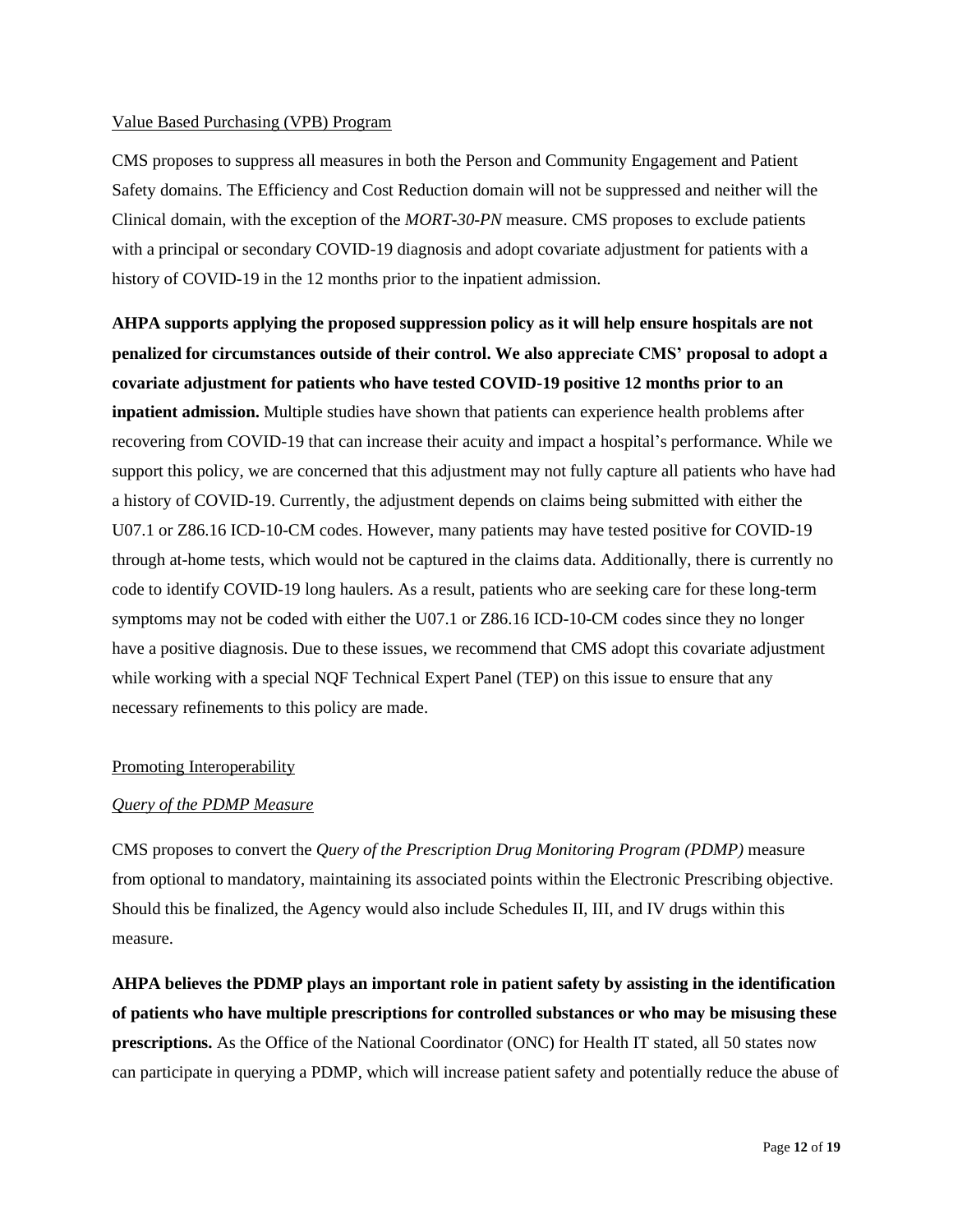prescription drugs over time. Due to the low potential of abuse of schedule III/IV medications, CMS could consider making the querying of these specific prescriptions optional.

# *New Optional Measure: Enabling Exchange Under TEFCA*

Under the Health Information Exchange (HIE) objective, CMS proposes to add an optional attestation measure on hospital participation in the Trusted Exchange Framework and Common Agreement (TEFCA). Hospitals would be able to earn full credit for the HIE objective by fulfillment of this measure. **AHPA agrees with this additional measure option as we believe it will promote timely and connected patient care.** 

# *Public Health and Clinical Data Exchange*

CMS proposes to continue requiring four public health measures and adopt one new measure, the *Antimicrobial Use and Resistance (AUR) Surveillance.* Should this measure be added, the points possible in this objective would increase from 10 to 25 points.

**AHPA asks that this new AUR Surveillance measure be made optional. This would allow hospitals to fully adjust to reporting this measure in their EHR alongside the other four public health measures.** We highly recommend that CMS work with EHR vendors before its final inclusion in the PI program because not all EHR technologies may facilitate seamless reporting of this measure.

CMS also proposes to consolidate the "active engagement" parameter within this objective to return eligible hospitals to reporting their level of active engagement through two options, instead of three.

- 1. Proposed Option 1: Pre-production and Validation (a combination of current option 1, completed registration to submit data, and current option 2, testing and validation);
- 2. Proposed Option 2: Validated Data Production (current option 3, production).

Currently, eligible hospitals and critical access hospitals are not required to do such reporting for any measures associated with this objective. **AHPA opposes the addition of this requirement as this data is already being reported to state and local health authorities.** 

Finally, CMS proposes to only allow PI participants to remain in the validation stage of engagement for one reporting period before moving to production. **AHPA supports a continued attestation process but cautions that some state and regional agencies are currently unable to accept data on public health measures.** Since the onus of moving to production lies with public health agencies, CMS should collaborate with local agencies before adopting this policy.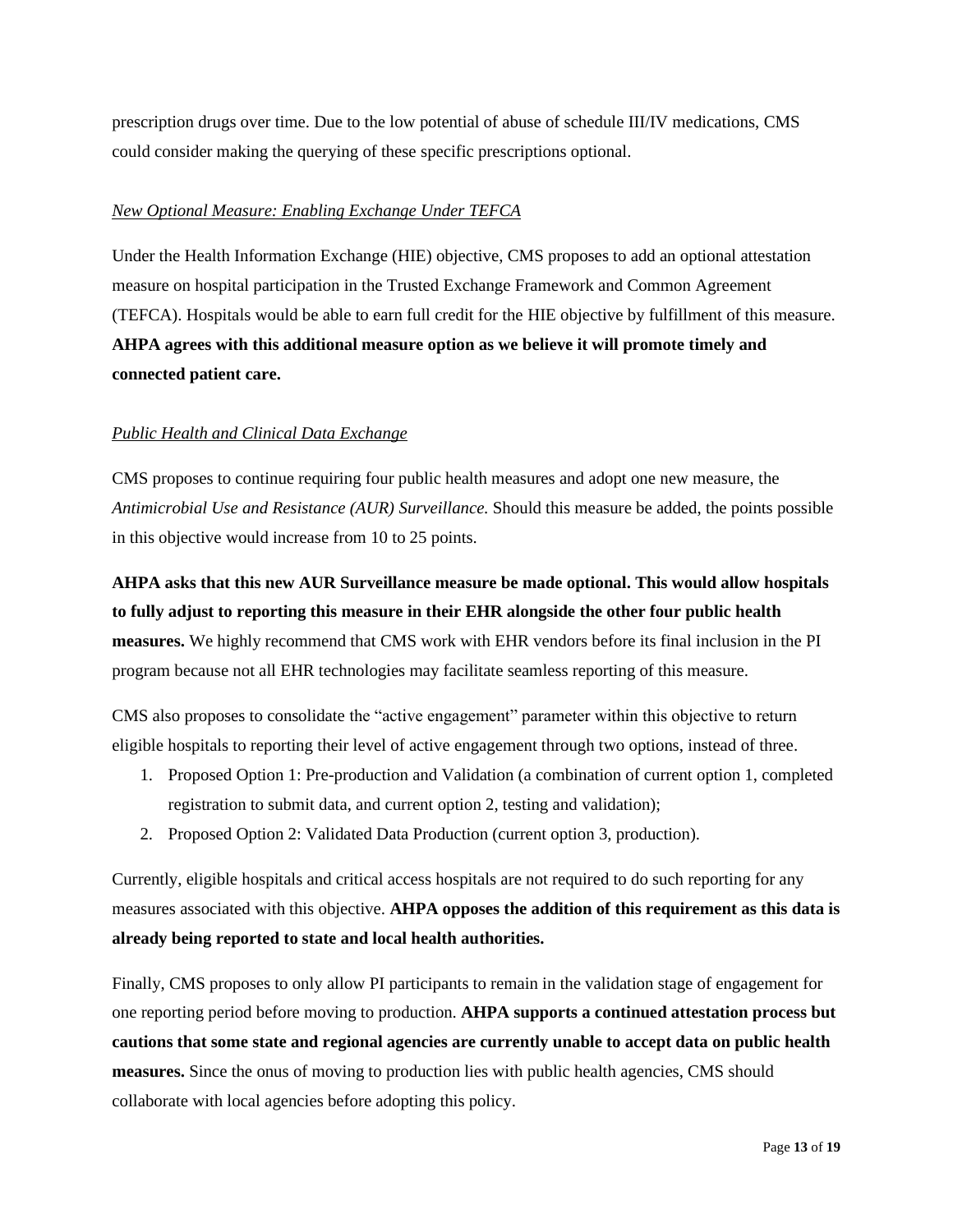# Social Determinants of Health (SDOH) Diagnosis Codes

CMS is seeking comment on how the reporting of SDOH diagnosis codes in categories Z55 - Z65 might improve hospitals' ability to recognize severity of illness, complexity of illness, and utilization of resources. The Agency also asks whether to require reporting of select Z-codes and what additional burdens and benefits may be added should this be adopted in future rulemaking.

**AHPA commends CMS for its work to evaluate appropriate initiatives and incentives within quality programs to foster a more equitable health care system.** While we believe that SDOH information will improve the ability to recognize complexity and severity in the MS-DRGs, more foundational work is needed. AHPA supports the use of incentives to increase reporting of SDOH data, however, comprehensive standardization is needed first. Many health systems currently capture such data but standardization is needed to allow for true sharing of best practices between providers and delivery systems.

**Health systems are currently capturing sociodemographic data but this information is not easily translatable for CMS purposes.** For example, despite an available framework for mapping the more than 900 race ethnicity codes provided by the Centers for Disease Control and Prevention to the Office of Management and Budget, race and ethnicity codes captured in the EHR cannot be consistently mapped.<sup>5</sup> This is a result of lack of use of standard taxonomies—in part by the EHRs and in part by the providers to allow the category selections to align with how their populations would like to report information. Similarly, there are an abundance of tools to screen for SDOH with underlying definitions for certain social risk factors (e.g., food insecurity) significantly varying even when the same tool is used by different providers.

**We recommend that CMS convene a dedicated Task Force or Expert Panel of stakeholders to support advancing standards and collection of socio-demographic factors.** We believe a coordinated approach to be best for numerous purposes, including payment and quality. This coordinated approach requires significant input from providers across the continuum, vendors, payers and suppliers.

# **Requests for Information (RFI):**

Please find below our responses to the different RFIs included in this rule.

<sup>5</sup> [HL7 STANDARDS: FHIR. V4 0.1](https://www.cdc.gov/nchs/data/dvs/Race_Ethnicity_CodeSet.pdf)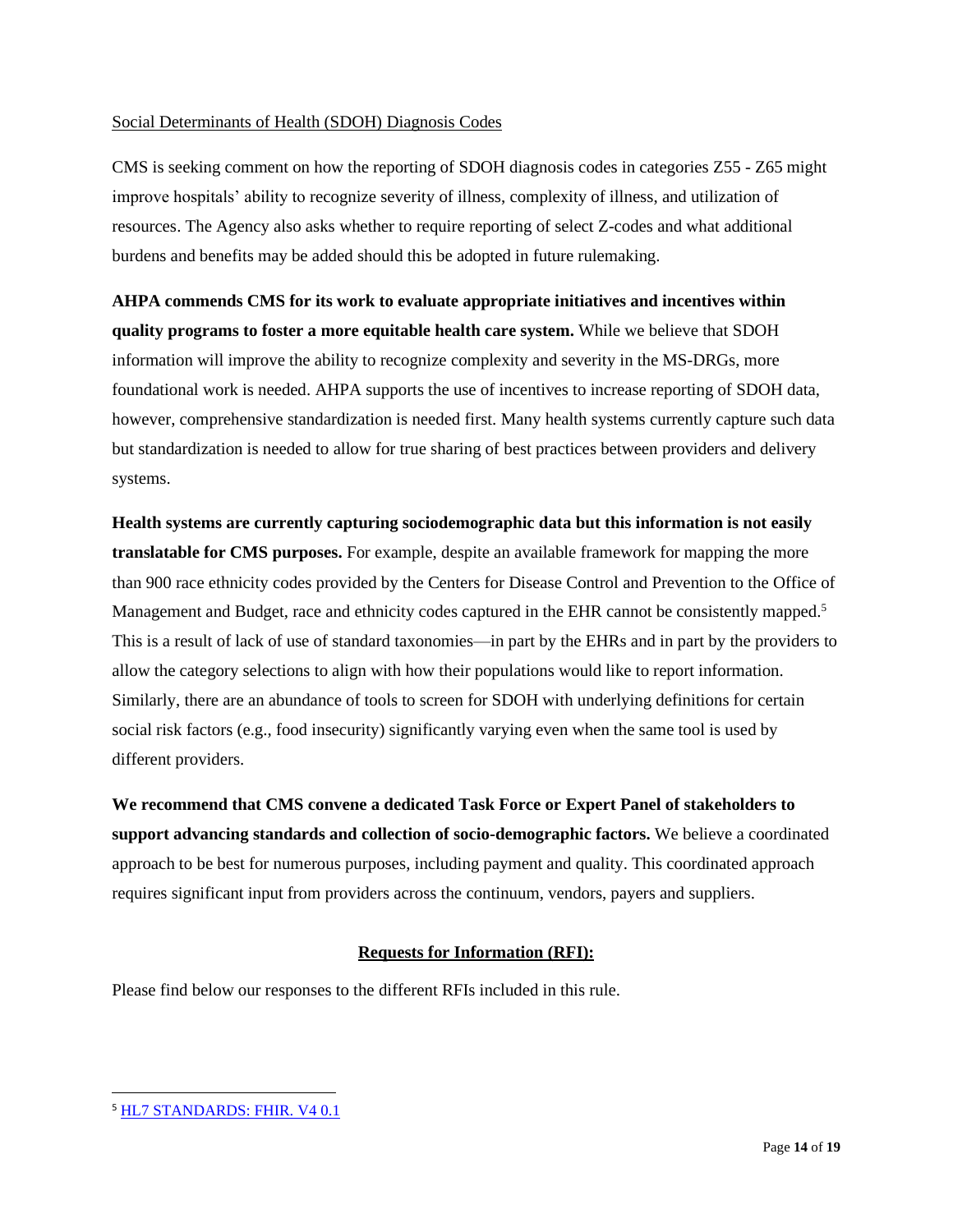# Health Equity Principles for Pay-for-Performance

CMS seeks feedback on five specific areas of focus for overarching principles on measuring health care disparities across quality programs:

- 1. Identification of Goals and Approaches for Measuring Disparities.
- 2. Prioritization of Measures for Disparity Reporting.
- 3. Principles for Social Risk Factor and Demographic Data.
- 4. Identification of Meaningful Performance Differences.
- 5. Reporting Disparities Results.

# **AHPA commends the Agency for its continued steps to advance health equity within pay-for-**

**performance programs.** As we seek to not just collect data but also make quantifiable improvements in health equity, we support disparities-reduction strategies that:

- Emphasize relevant measures and accurate data collection.
- Quantify opportunity gaps to inform meaningful change.
- Are iterative, continually working for future improvement.

We also believe that any policy to advance health equity should align with the following five principles:

- 1. **Support policies that affirm health equity as a right of all people but prioritize it as an emergent issue for Black, Hispanic/Latinx, Indigenous and Asian communities.** These communities are disproportionately impacted by health inequities and are often the target of racially motivated violence.
- 2. **Oppose policies that exacerbate or perpetuate economic and social inequities.** Instead, AHPA strategically seeks to improve the social determinants of health for marginalized groups. Equity initiatives are most effective when they target the root causes of disparities in health outcomes.
- 3. **Support evidence-based research and public policy solutions that include diverse populations** (diversity in race, ethnicity, class, income level, prayer/religion, sexual orientation, disability status and gender). Biases in research undermine quality scientific decision-making; biases in public policies deepen inequities. By including diverse populations in research and policy decision-making, we are best positioned to address the unique needs of those populations.
- 4. **Support policies that promote equitable access to quality health care and opportunities for economic success.** This includes policies that promote a diverse workforce and remove barriers to accessing comprehensive health care services.
- 5. **Support policies that incentivize and promote the use of standardized demographic data and data on SDOH**. Such data empower health providers and policymakers, elevating the ability to make evidence-based decisions that support the goal of achieving health equity.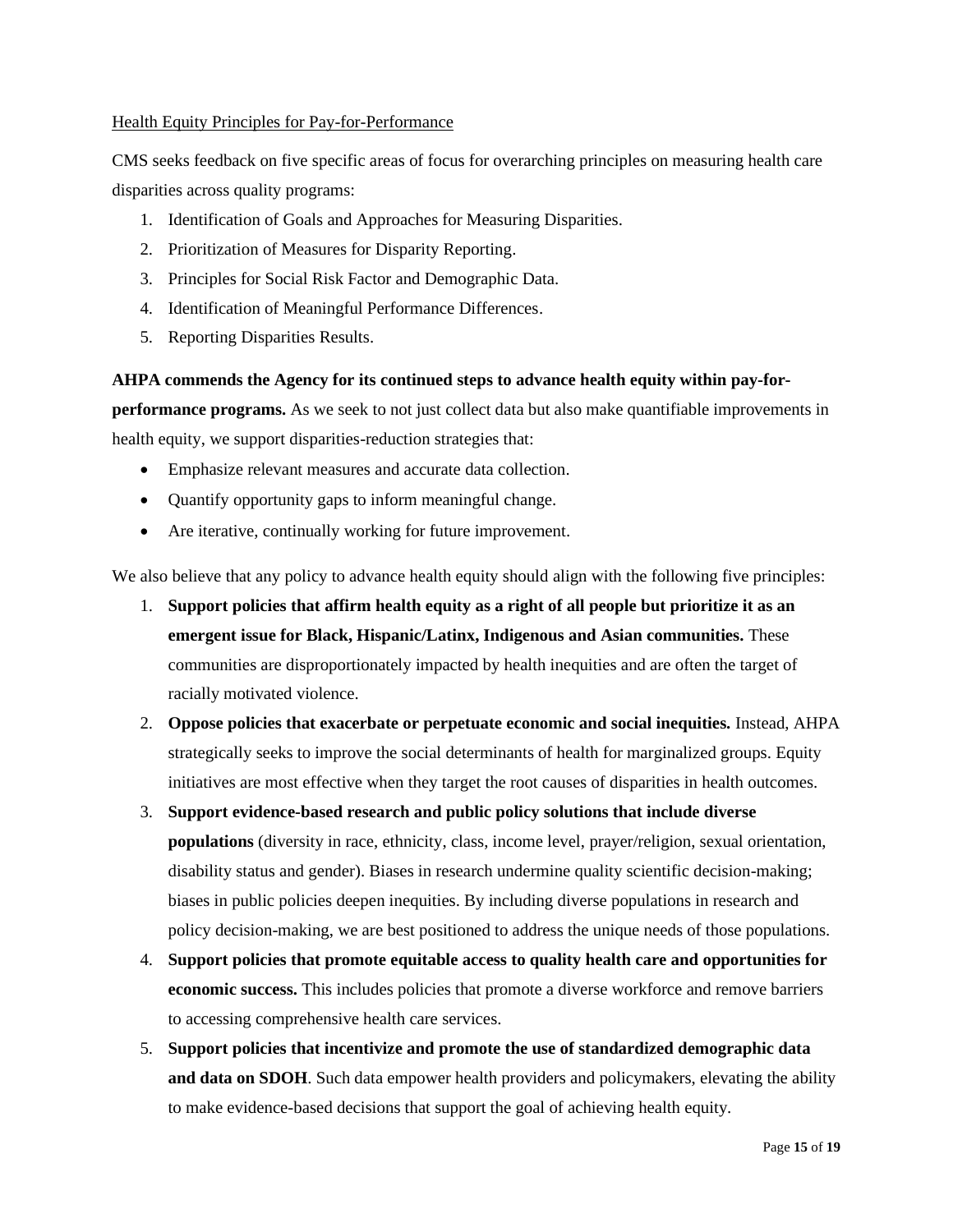# Maternity Care

CMS is requesting information on potential policy approaches for advancing maternal health care. These approaches could involve new Medicare CoPs on maternal care.

**AHPA applauds CMS for increasing its focus on improving maternal care in the U.S**. According to the CDC, our nation experiences higher rates of maternal morbidity and mortality than most other developed countries, rates that have continued to trend upward in recent decades.<sup>6</sup> As a result of these findings and our continued commitment to improve patient care, our health systems engage with clinical experts to accomplish our goal of improving maternity care.

We welcome the opportunity to further collaborate with CMS in efforts to improve maternal care and urge the Agency to consider the following recommendations:

- **As opposed to codifying a specific best practice within the Medicare CoPs, we recommend that CMS facilitate the sharing of information among providers and elaborate a framework for the improvement of maternal care.** For example, CMS should leverage the Center for Medicare and Medicaid Innovation (CMMI) to compare different discharge scenarios and share best practices. Initiatives such as the Strong Start for Mothers and Newborns Initiative should be restarted, with findings shared across the health care industry. We also recommend that CMS work with the different state perinatal collaboratives so that any strategies designed to improve maternal care are shared and further reviewed as opposed to all states working in silos. Some of those strategies could also be tested nationally through models designed by CMMI. As different state and national collaborations take place, hospitals are in the process of identifying best practices and adopting new protocols to improve maternal care. We find it premature to change the Medicare CoPs to reflect practices that are still being explored.
- **Work with Congress to promote greater access to postpartum care and support funding for navigator programs.** It is imperative to connect patients (expecting and new mothers) with appropriate resources throughout the birthing process; from conception through postpartum. Studies show that 52 percent of pregnancy-related deaths occur within a year postpartum and 40 percent of those deaths occur in the first 42 days postpartum. <sup>7</sup> Additionally, the U.S. is one of the only industrialized nations that does not fully cover postpartum home visits by a nurse or

<sup>6</sup> Centers for Disease Control and Prevention, Severe Maternal Morbidity in the United States.

January 31, 2020

 $7$  Roosa Tikkanen et al, Maternal Mortality and Maternity Care in the United States, Commonwealth Fund, November 2020.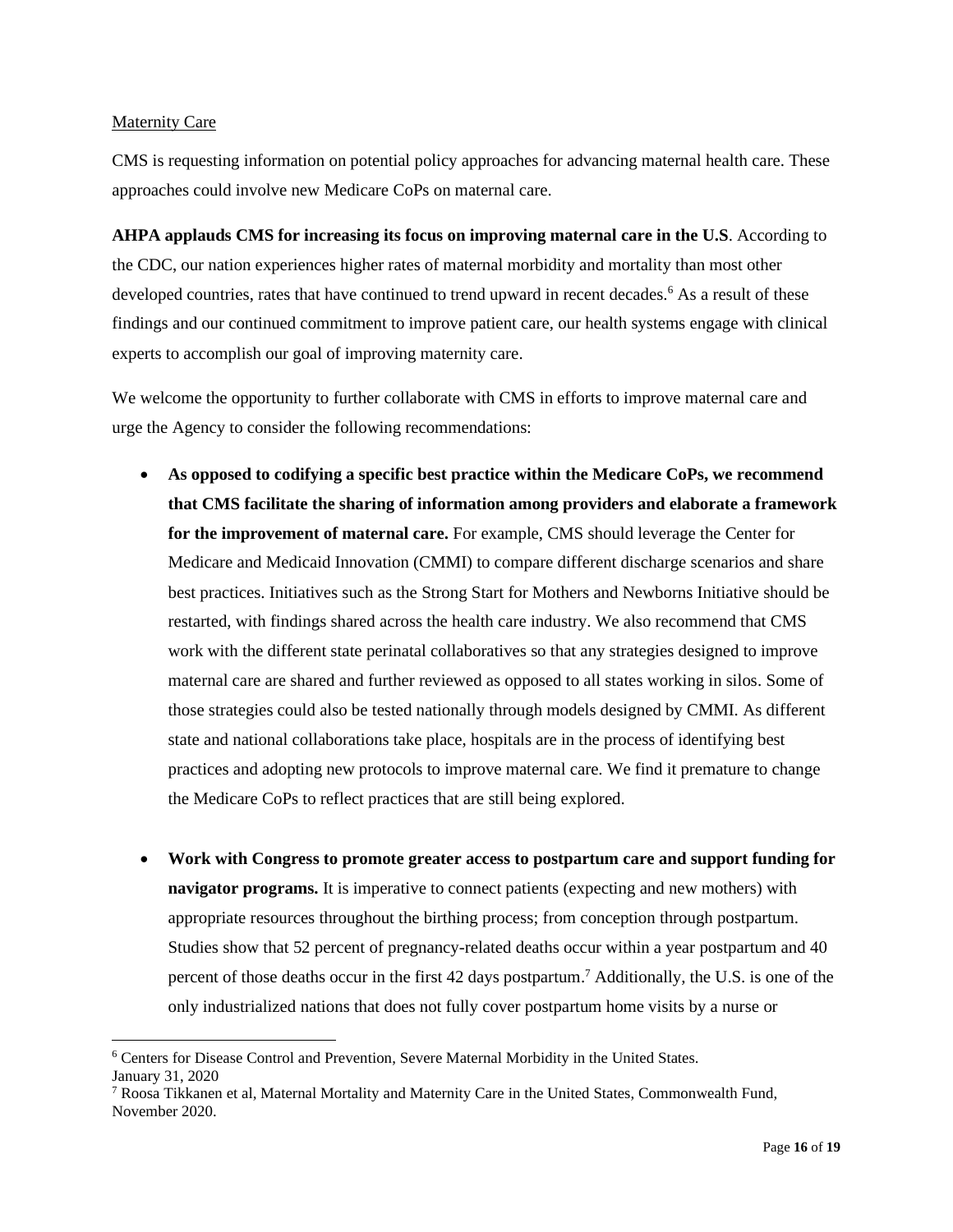midwife. <sup>8</sup> Some Medicaid programs cover at-home visits but this varies by state. Increasing access to health care during the postpartum period is vital to improving better outcomes for mothers and children. Additionally, while the use of navigators and Community Health Workers have been found to improve patient outcomes, not many hospitals have the resources to invest in these services. Grant programs for hospitals to develop or expand existing navigator programs would help improve care coordination and potentially reduce health disparities.<sup>9</sup>

- **Develop a comprehensive strategy across all agencies within the Department of Health and Human Services (HHS) to improve maternal care.** This strategy should leverage the work of agencies such as the Agency for Healthcare Research and Quality (AHRQ) and expand existing programs led by the Health Resources and Services Administration (HRSA) such as Healthy Start. Increased support for Federally Qualified Health Centers (FQHCs) and Rural Health Clinics (RHCs) will also be essential to reduce health disparities.
- **Align financial incentives in order to reduce c-section rates and promote more vaginal births.** Currently, regardless of a patient's comorbidities, c-sections are reimbursed at a higher rate than vaginal deliveries. While we support this payment differentiation for emergency csections or those that are clinically recommended due to complications during pregnancy, we do not believe that the increased payment rate should apply to all c-sections.
- **Adopt quality measures that collect data on obstetric deaths and "near misses" where the patient survived despite severe complications.** This will allow CMS to better understand where to focus future efforts to address maternal morbidity and mortality. To fully address the nation's maternity problems, the federal government needs to utilize all executive branches for a comprehensive approach.

# Payment Adjustments for Domestically Made N95 Respirator Masks

CMS seeks comment on a potential future payment adjustment for National Institute for Occupation Safety and Health (NIOSH) approved N95 masks that are domestically produced.

<sup>8</sup> Roosa Tikkanen et al., Maternal Mortality and Maternity Care in the United States Compared to 10 Other Developed Countries, Commonwealth Fund, Nov. 2020

<sup>9</sup> Yee, L. M., Martinez, N. G., Nguyen, A. T., Hajjar, N., Chen, M. J., & Simon, M. A. (2017). [Using a Patient](https://www.ncbi.nlm.nih.gov/pmc/articles/PMC5400713/)  [Navigator to Improve Postpartum Care in an Urban Women's Health Clinic.](https://www.ncbi.nlm.nih.gov/pmc/articles/PMC5400713/) Obstetrics and gynecology, 129(5), 925–933.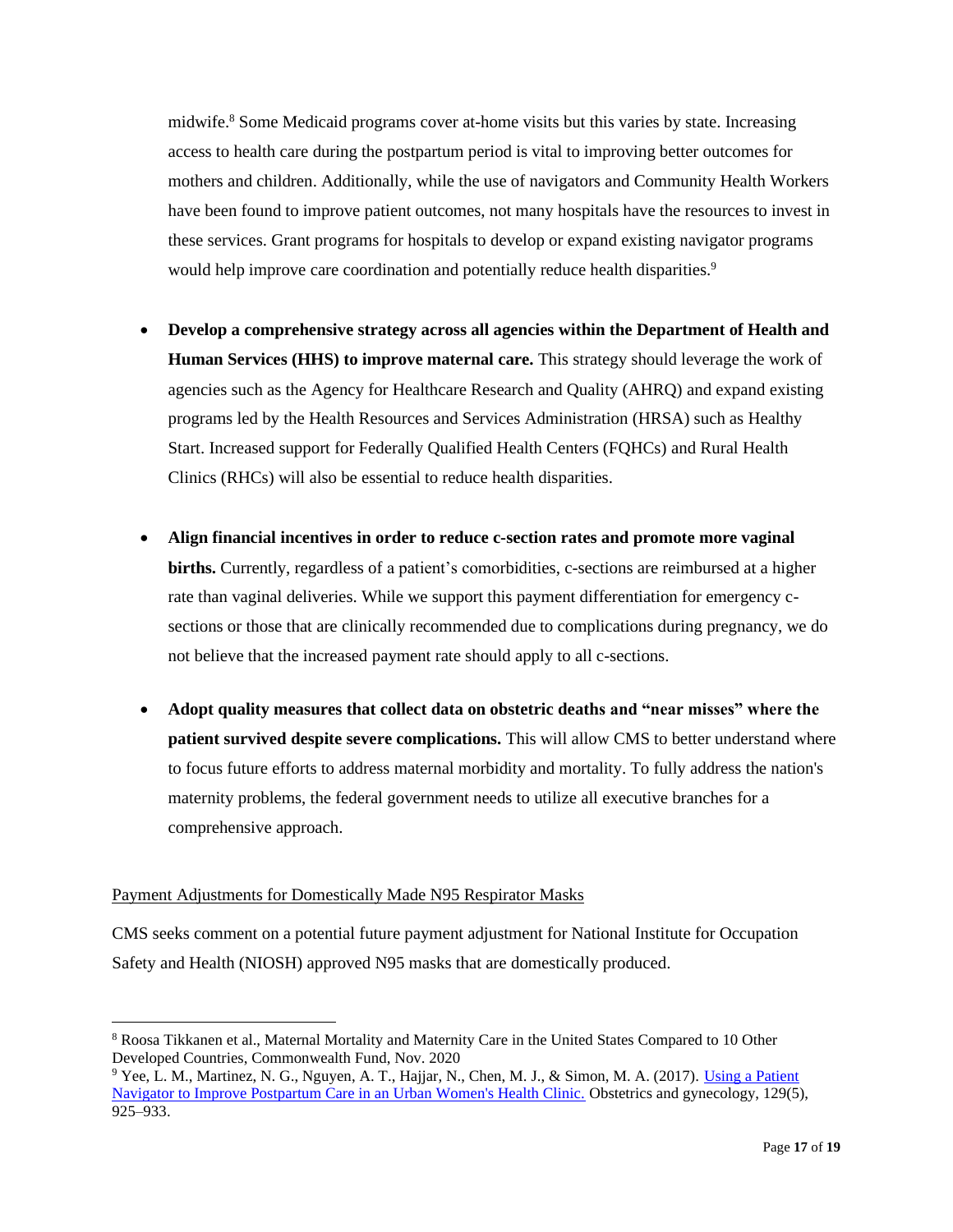**AHPA strongly supports this proposal for both inpatient and outpatient Medicare payments.** We also recommend that CMS expand this adjustment to include other critical medical supplies and pharmaceuticals that played a crucial role in combating COVID-19.

# Climate Change

CMS is seeking input on how climate change is impacting health care, outcomes and equity. Specifically, CMS is looking for information about how climate change affects patient populations with a focus on underserved groups. The Agency is also interested on how hospitals and the health care sector can effectively prepare for climate threats and approaches hospitals are using to reduce their greenhouse gas emissions.

# **AHPA applauds CMS for exploring this issue and we are committed to evaluating different strategies that could improve the environment of our patients and the communities we serve.**

Similar to the efforts related to health equity, hospitals across the nation find themselves in different parts of the journey to create and implement environmental sustainability plans. As a result, it would be helpful for CMS to serve as a convener and encourage the exchange of best practices in this area. This could be done through an annual report that gathers those best practices and the formation of a technical expert panel tasked with developing policy recommendations. Addressing climate change's impacts on health care and searching for approaches hospitals can take to reduce their emissions will be a significant undertaking. We believe that sharing these best practices will help create a blueprint that could guide providers in their efforts.

# **For the adoption of any future policies, we also recommend that CMS adopt a gradual implementation approach that takes into consideration the limited resources of health providers.**

The health care industry continues to deal with the impact of the COVID-19 pandemic, staffing shortages and inflationary costs. We therefore caution CMS from implementing policies that could further add to the current financial strain on hospitals.